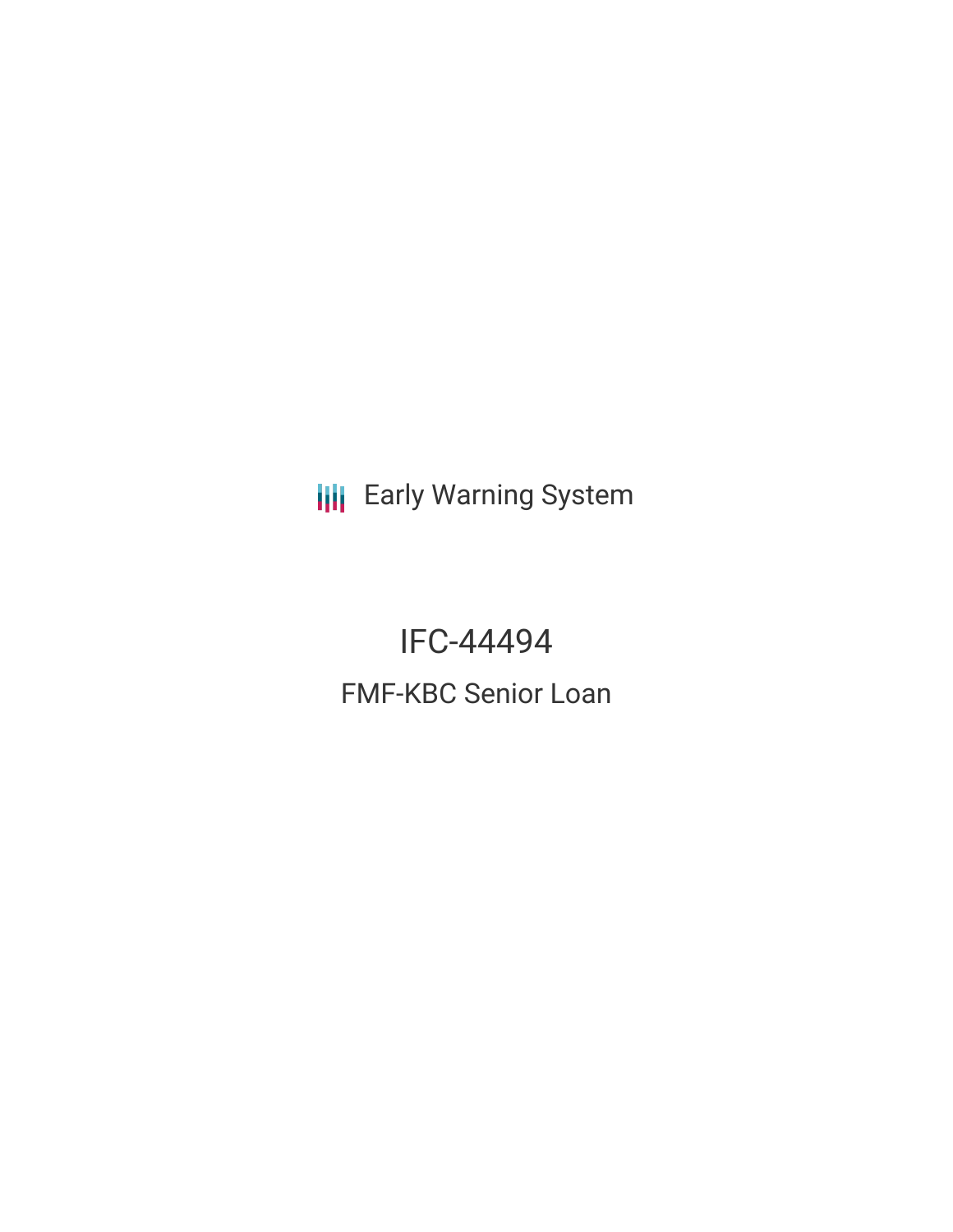# **Quick Facts**

| <b>Countries</b>               | Indonesia                                     |
|--------------------------------|-----------------------------------------------|
| <b>Specific Location</b>       | The Project is located in Jakarta, Indonesia. |
| <b>Financial Institutions</b>  | International Finance Corporation (IFC)       |
| <b>Status</b>                  | Approved                                      |
| <b>Bank Risk Rating</b>        | FI                                            |
| <b>Voting Date</b>             | 2020-10-23                                    |
| <b>Borrower</b>                | FINANSIA MULTI FINANCE, PT                    |
| <b>Sectors</b>                 | Finance                                       |
| Investment Type(s)             | Loan                                          |
| <b>Investment Amount (USD)</b> | $$50.00$ million                              |
| <b>Loan Amount (USD)</b>       | $$50.00$ million                              |
| <b>Project Cost (USD)</b>      | \$150.00 million                              |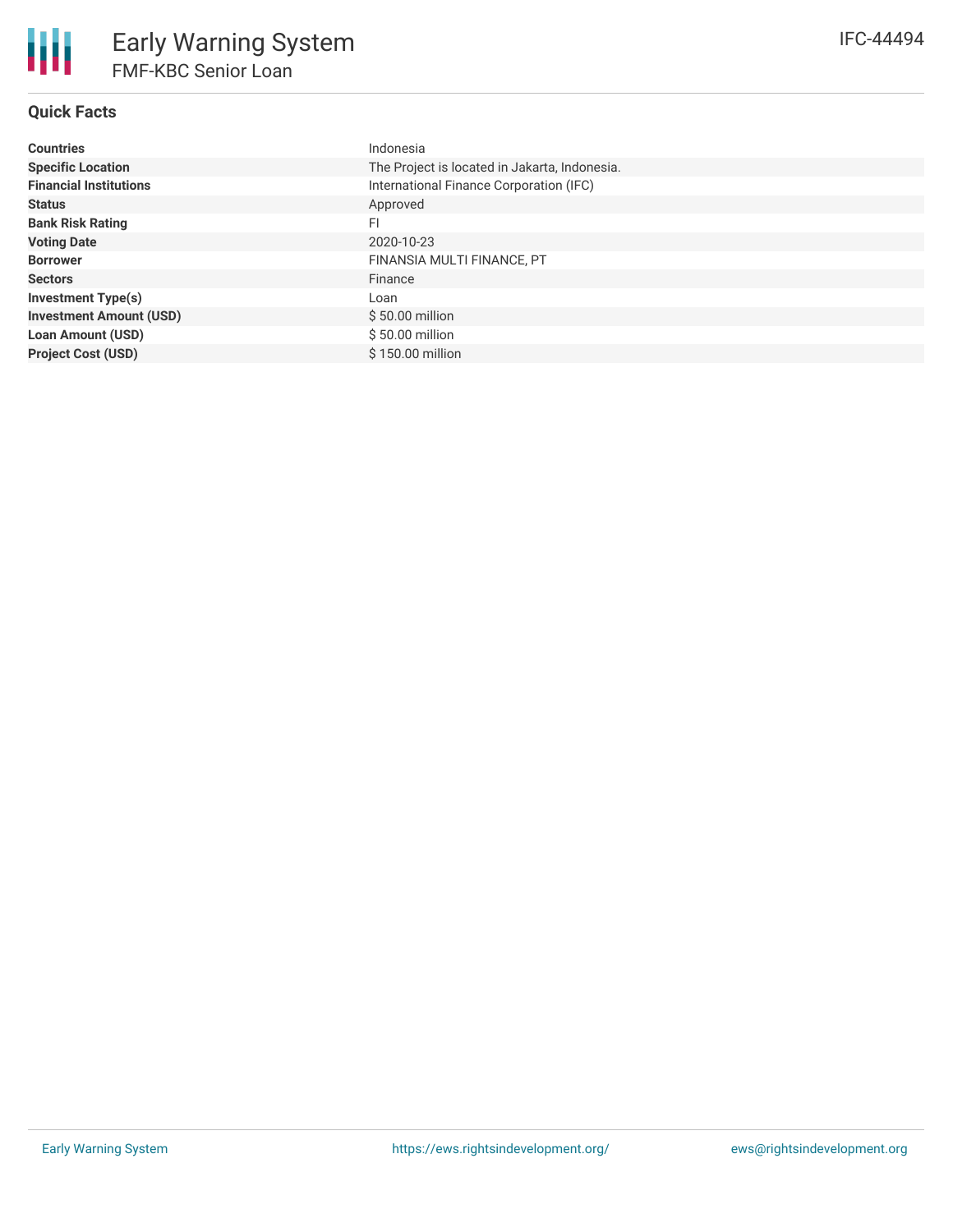

# **Project Description**

According to the bank document, "the proposed IFC investment entails a financing package to PT KB Finansia Multi Finance ("FMF") in the amount of up to US\$150 million (in IDR equivalent) to be comprised of senior loans committed in tranches ("Project").

The Project is to support FMF's lending program to sustain and support the recovery of Indonesia's middle-low income households as well as micro, small and medium enterprises ("MSME") as well as other financing purpose(s) to be agreed between IFC and FMF during and post COVID-19 pandemic".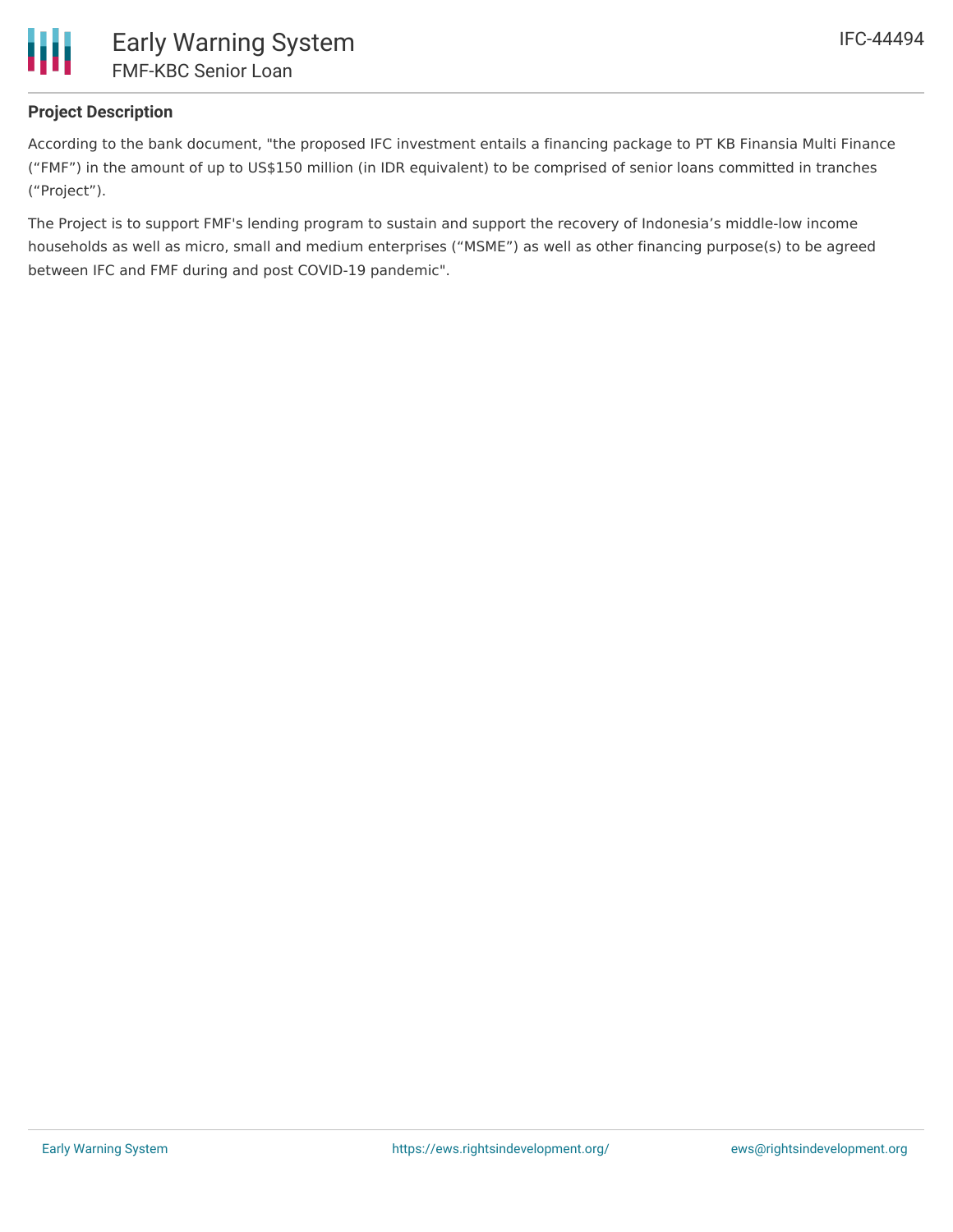### **Investment Description**

• International Finance Corporation (IFC)

The Project size is up to US\$150 million (in IDR equivalent) to be committed in tranches.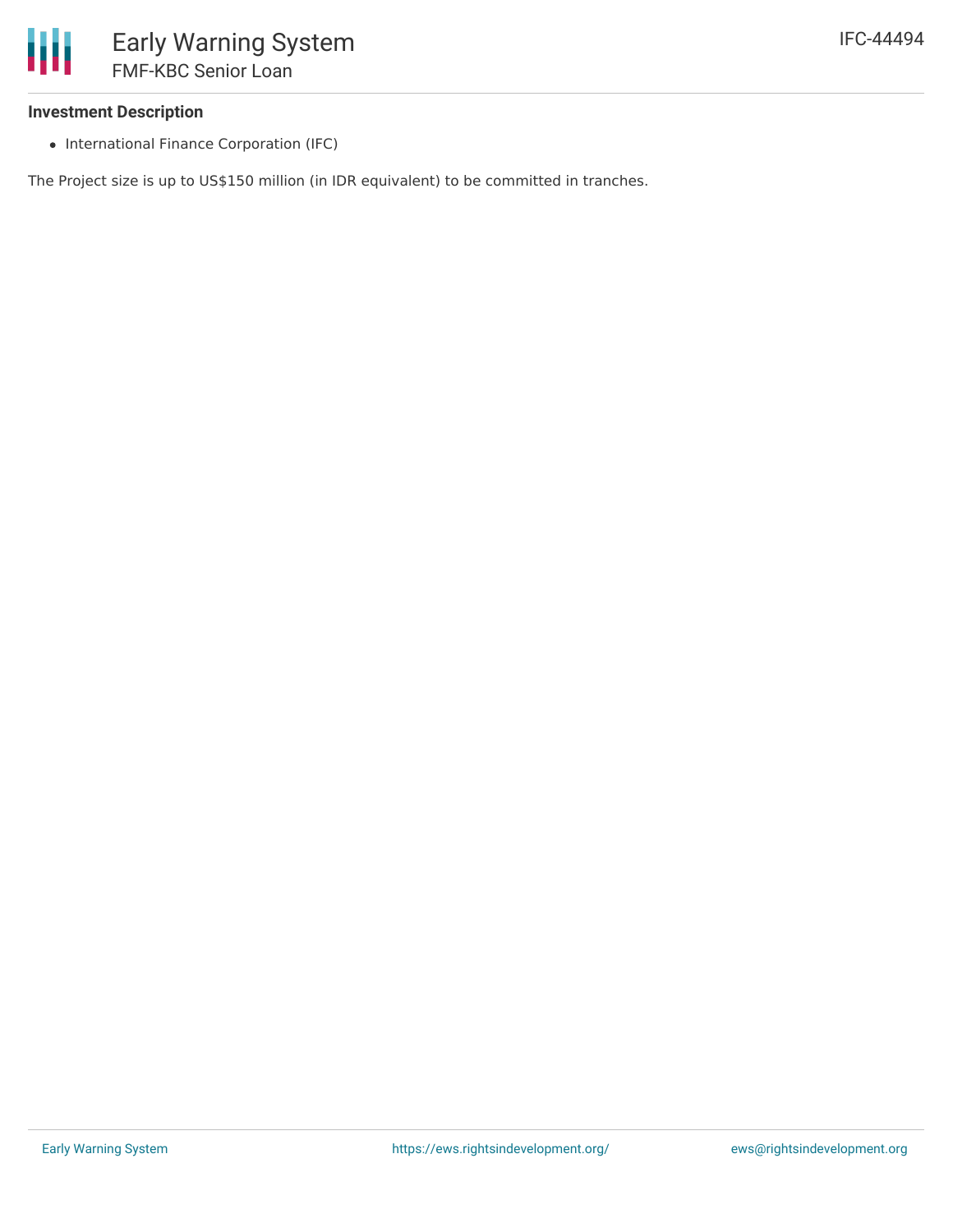

## **Private Actors Description**

FMF is a non-banking financial institution ("NBFI") in Indonesia focusing on providing financing to micro and small entrepreneur/businesses, with motorcycles, cars as collateral. As of December 2019, FMF's total assets stood at around US\$245 million, with equity of around US\$41 million.

FMF is 80% owned by KB Kookmin Card Co. Ltd ("KBC"), and the acquisition was completed in July 2020.

KBC is the second-largest credit card issuing company in South Korea and a 100% owned subsidiary of KB Financial Group ("KBFG"). In addition to Indonesia, KBC also has presence in other South East Asian counties, including Cambodia and Laos.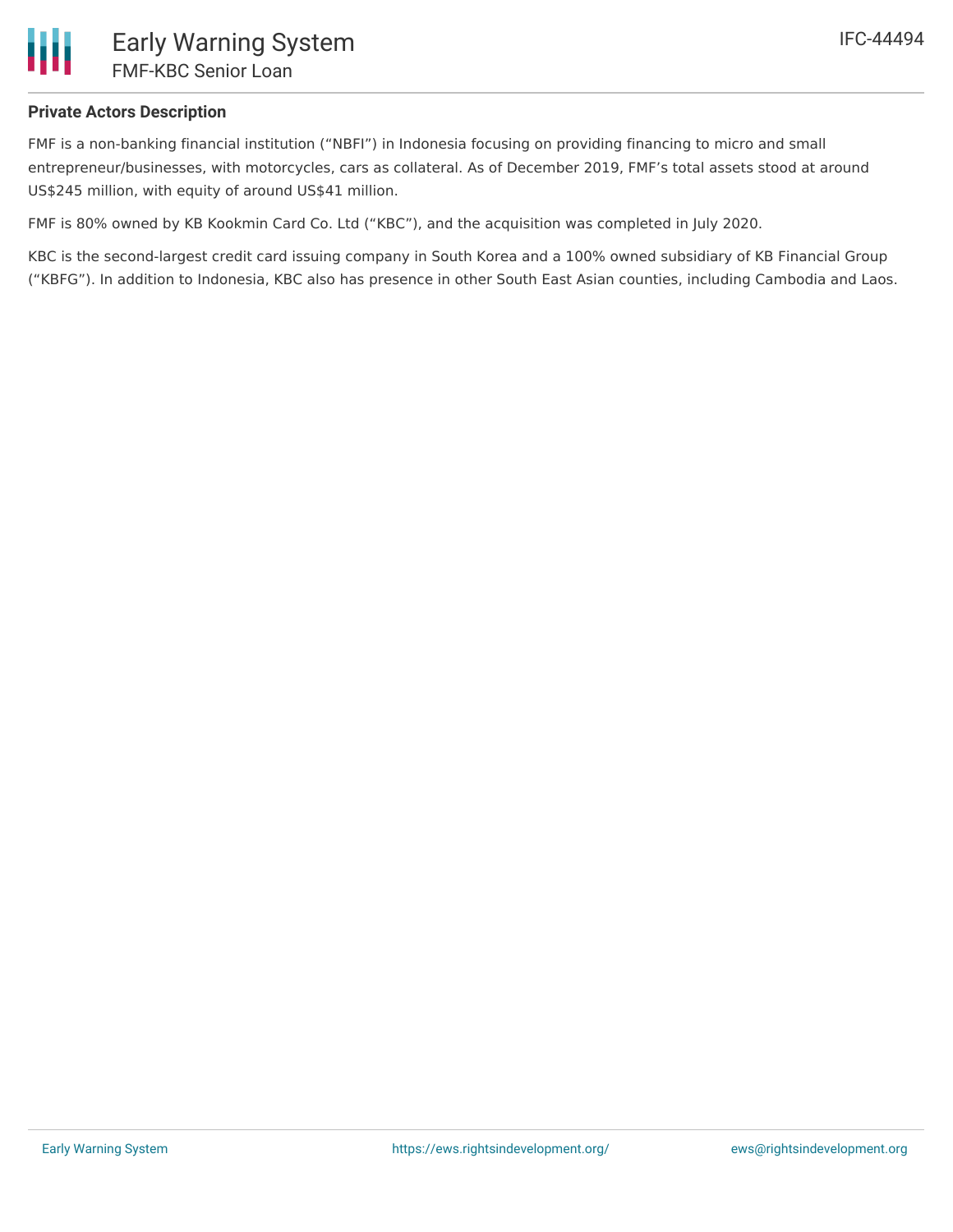

| <b>Private Actor 1</b>   | <b>Private Actor</b><br>1 Role | <b>Private Actor</b><br>Sector | <b>Relation</b>          | <b>Private Actor 2</b>     | <b>Private Actor</b><br>2 Role | <b>Private Actor</b><br>2 Sector |
|--------------------------|--------------------------------|--------------------------------|--------------------------|----------------------------|--------------------------------|----------------------------------|
| $\overline{\phantom{a}}$ | $\overline{\phantom{0}}$       |                                | $\overline{\phantom{a}}$ | FINANSIA MULTI FINANCE, PT | Client                         |                                  |
| $\,$                     | $\overline{\phantom{a}}$       |                                | $\overline{\phantom{a}}$ | <b>KB Financial Group</b>  | Investor                       | -                                |
| $\,$                     | $\overline{\phantom{a}}$       | -                              |                          | KB Kookmin Card Co. Ltd    | Parent Company                 | $\overline{\phantom{a}}$         |